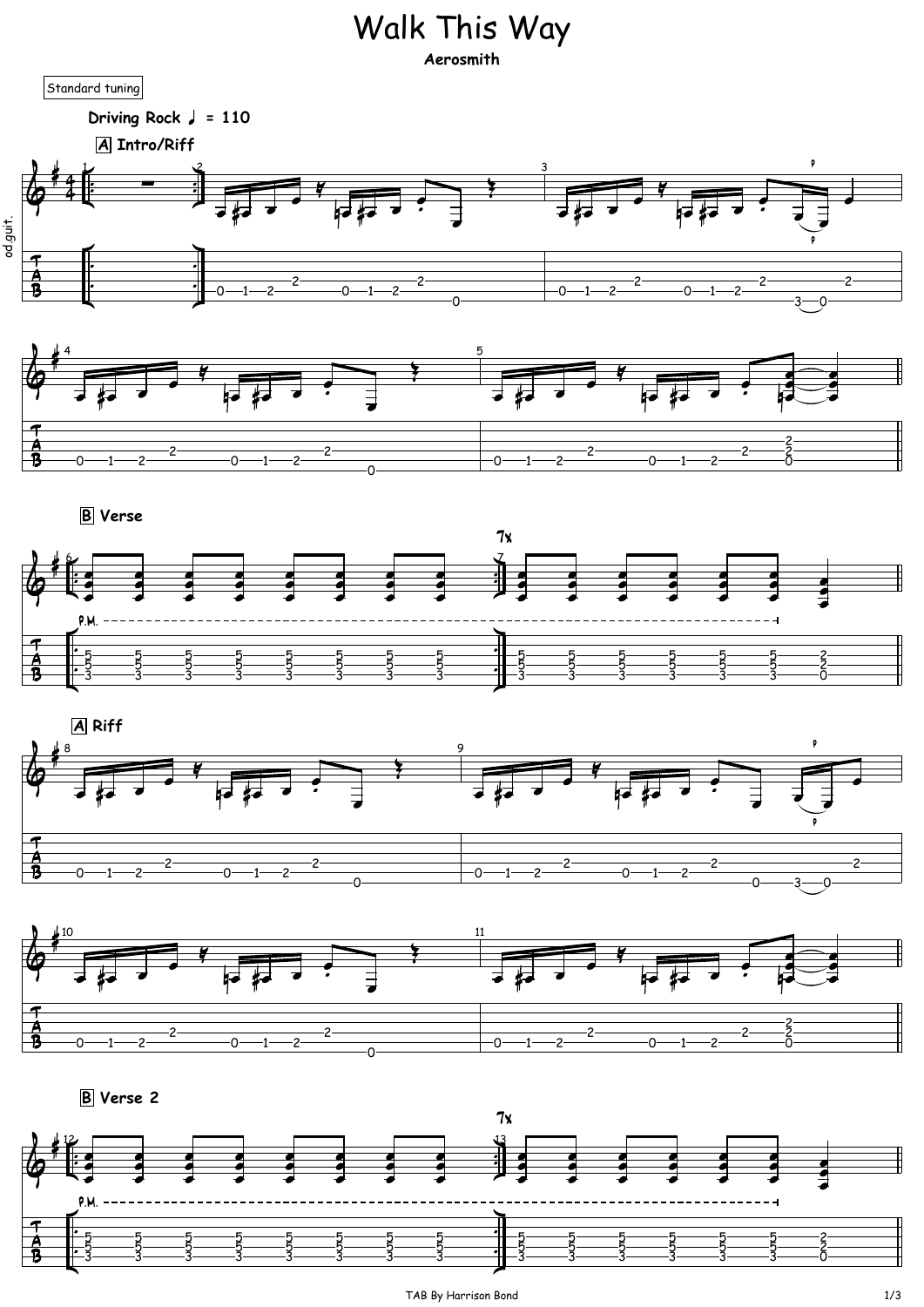











**B Verse 3**





**B Verse 4**